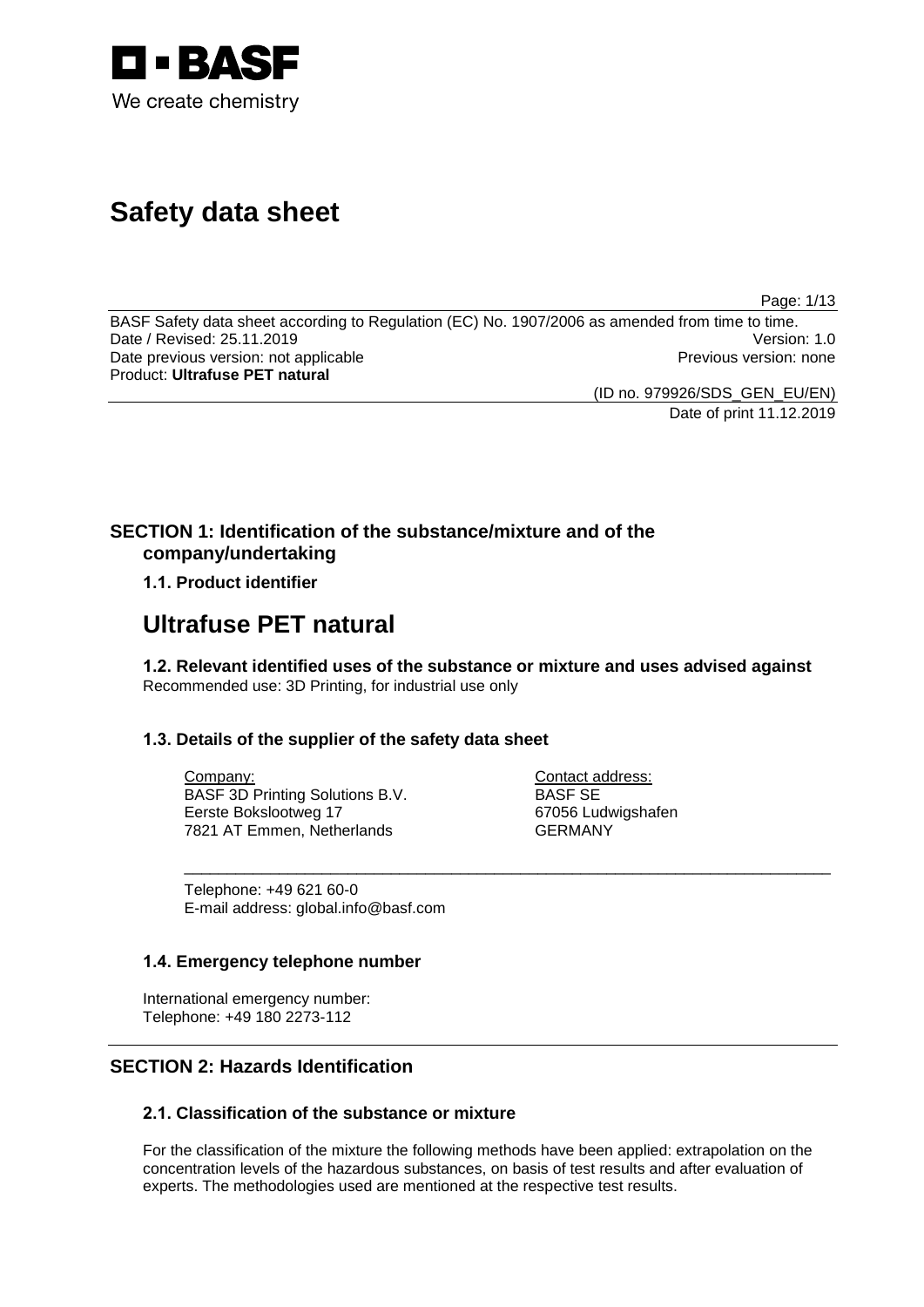BASF Safety data sheet according to Regulation (EC) No. 1907/2006 as amended from time to time. Date / Revised: 25.11.2019 Version: 1.0 Date previous version: not applicable **Previous version: none** Previous version: none Product: **Ultrafuse PET natural**

(ID no. 979926/SDS\_GEN\_EU/EN)

Date of print 11.12.2019

Page: 2/13

### According to Regulation (EC) No 1272/2008 [CLP]

No need for classification according to GHS criteria for this product.

### **2.2. Label elements**

Globally Harmonized System, EU (GHS)

The product does not require a hazard warning label in accordance with GHS criteria.

### **2.3. Other hazards**

According to Regulation (EC) No 1272/2008 [CLP]

No specific dangers known, if the regulations/notes for storage and handling are considered.

### **SECTION 3: Composition/Information on Ingredients**

### **3.1. Substances**

Not applicable

### **3.2. Mixtures**

Chemical nature

Polymer

Hazardous ingredients (GHS) according to Regulation (EC) No. 1272/2008

No particular hazards known.

### **SECTION 4: First-Aid Measures**

### **4.1. Description of first aid measures**

Remove contaminated clothing.

If inhaled:

Remove the affected individual into fresh air and keep the person calm. Assist in breathing if necessary. If symptoms persist, seek medical advice.

On skin contact:

Wash thoroughly with soap and water. Burns caused by molten material require hospital treatment. If irritation develops, seek medical attention.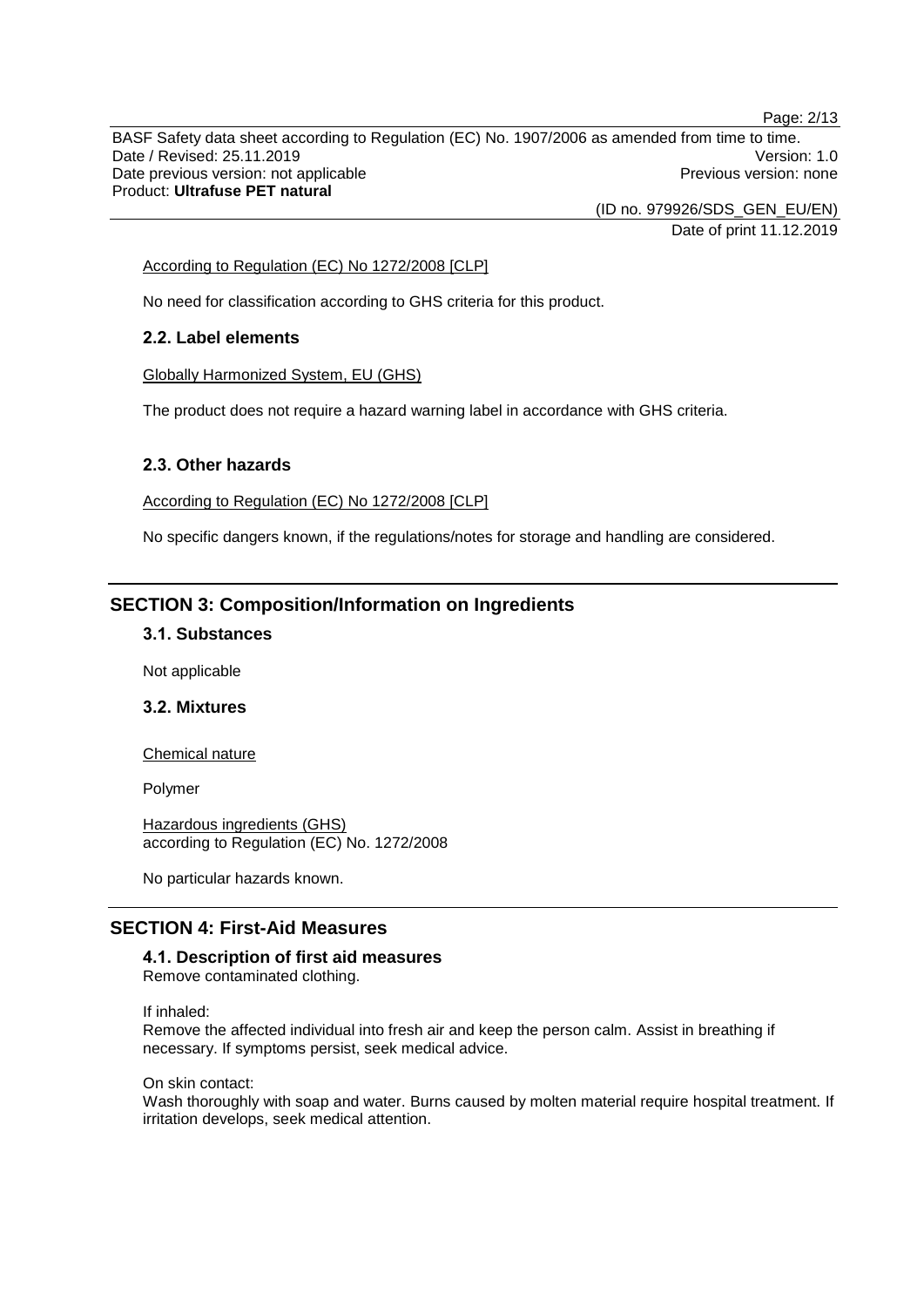Page: 3/13

BASF Safety data sheet according to Regulation (EC) No. 1907/2006 as amended from time to time. Date / Revised: 25.11.2019 Version: 1.0 Date previous version: not applicable **Previous version: none** Previous version: none Product: **Ultrafuse PET natural**

> (ID no. 979926/SDS\_GEN\_EU/EN) Date of print 11.12.2019

On contact with eyes:

In case of contact with the eyes, rinse immediately for at least 15 minutes with plenty of water. If irritation develops, seek medical attention.

On ingestion:

Keep patient calm, remove to fresh air. Immediate medical attention required.

### **4.2. Most important symptoms and effects, both acute and delayed**

Symptoms: (Further) symptoms and / or effects are not known so far

Hazards: No hazard is expected under intended use and appropriate handling.

**4.3. Indication of any immediate medical attention and special treatment needed** Treatment: Treat according to symptoms (decontamination, vital functions), no known specific antidote.

### **SECTION 5: Fire-Fighting Measures**

#### **5.1. Extinguishing media**

Suitable extinguishing media: water spray, foam, dry powder

### **5.2. Special hazards arising from the substance or mixture**

carbon oxides The substances/groups of substances mentioned can be released in case of fire.

#### **5.3. Advice for fire-fighters**

Special protective equipment: Wear a self-contained breathing apparatus.

Further information: Dispose of fire debris and contaminated extinguishing water in accordance with official regulations.

### **SECTION 6: Accidental Release Measures**

Avoid dispersal of dust in the air (i.e., clearing dust surfaces with compressed air). Avoid the formation and build-up of dust - danger of dust explosion. Dust in sufficient concentration can result in an explosive mixture in air. Handle to minimize dusting and eliminate open flame and other sources of ignition.

#### **6.1. Personal precautions, protective equipment and emergency procedures**

No special precautions necessary.

### **6.2. Environmental precautions**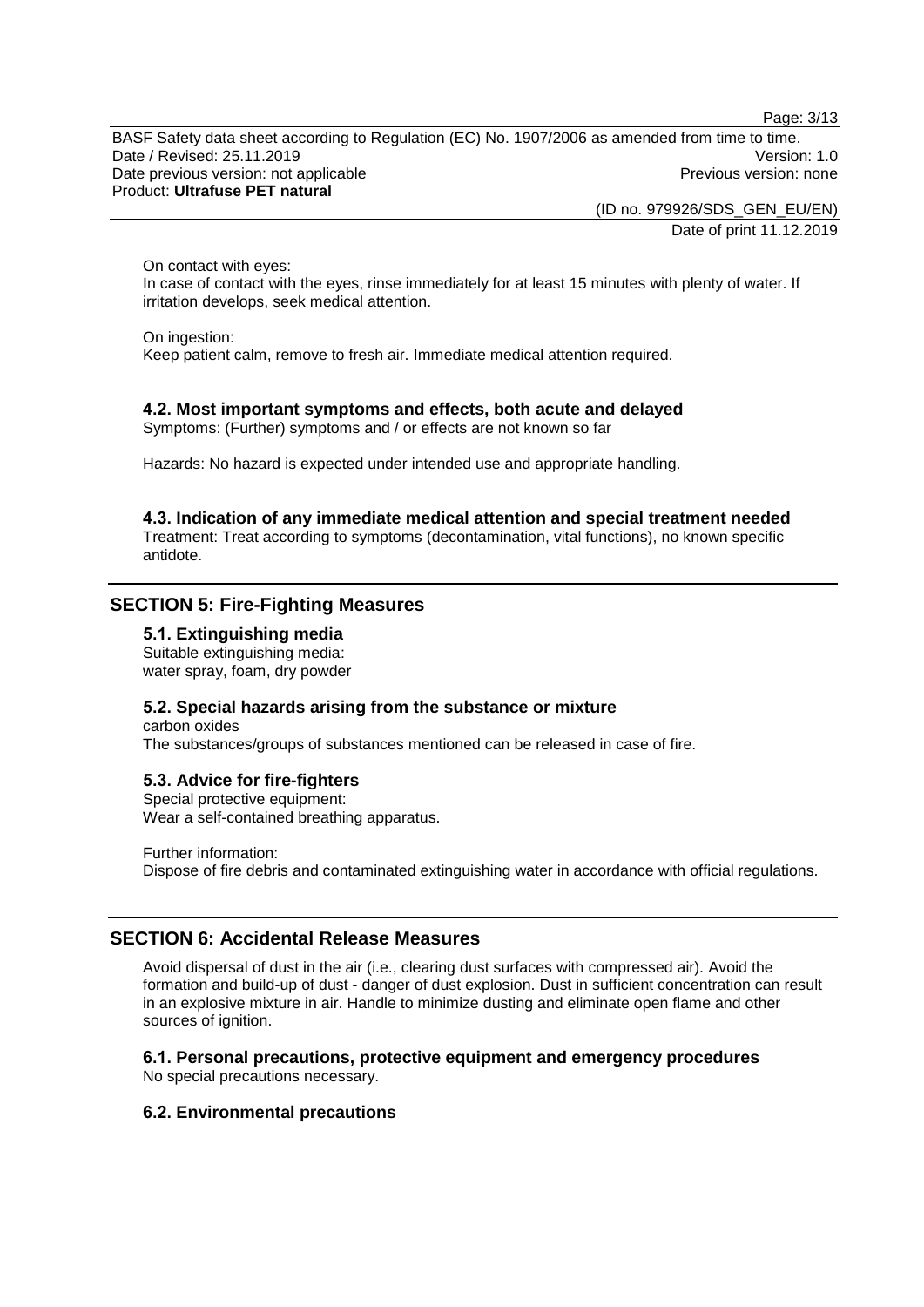Page: 4/13

BASF Safety data sheet according to Regulation (EC) No. 1907/2006 as amended from time to time. Date / Revised: 25.11.2019 Version: 1.0 Date previous version: not applicable **Previous version: none** Previous version: none Product: **Ultrafuse PET natural**

(ID no. 979926/SDS\_GEN\_EU/EN)

Date of print 11.12.2019

Do not discharge into drains/surface waters/groundwater.

### **6.3. Methods and material for containment and cleaning up**

For small amounts: Sweep/shovel up. For large amounts: Sweep/shovel up. Vacuum up spilled product. Reclaim for processing if possible. Ensure adequate ventilation. Avoid raising dust.

### **6.4. Reference to other sections**

Information regarding exposure controls/personal protection and disposal considerations can be found in section 8 and 13.

### **SECTION 7: Handling and Storage**

### **7.1. Precautions for safe handling**

Avoid inhalation of dusts/mists/vapours. Ensure adequate ventilation. Provide suitable exhaust ventilation at the drying process and in the area surrounding the melt outlet of processing machines. Keep away from sources of ignition - No smoking. Take precautionary measures against static discharges. Avoid the formation and deposition of dust.

Protection against fire and explosion:

The product is not an oxidizer, not self-combustible and not explosive. Avoid dust formation. Dust in sufficient concentration can result in an explosive mixture in air. Handle to minimize dusting and eliminate open flame and other sources of ignition.

### **7.2. Conditions for safe storage, including any incompatibilities**

Suitable materials for containers: Low density polyethylene (LDPE), High density polyethylene (HDPE), Polypropylene (PP), Polystyrene (PS) Further information on storage conditions: Avoid deposition of dust.

Storage stability: Protect against moisture.

### **SECTION 8: Exposure Controls/Personal Protection**

### **8.1. Control parameters**

#### **8.2. Exposure controls**

Personal protective equipment

Respiratory protection: Breathing protection if breathable aerosols/dust are formed. Wear respiratory protection if ventilation is inadequate. Particle filter with medium efficiency for solid and liquid particles (e.g. EN 143 or 149, Type P2 or FFP2)

Hand protection: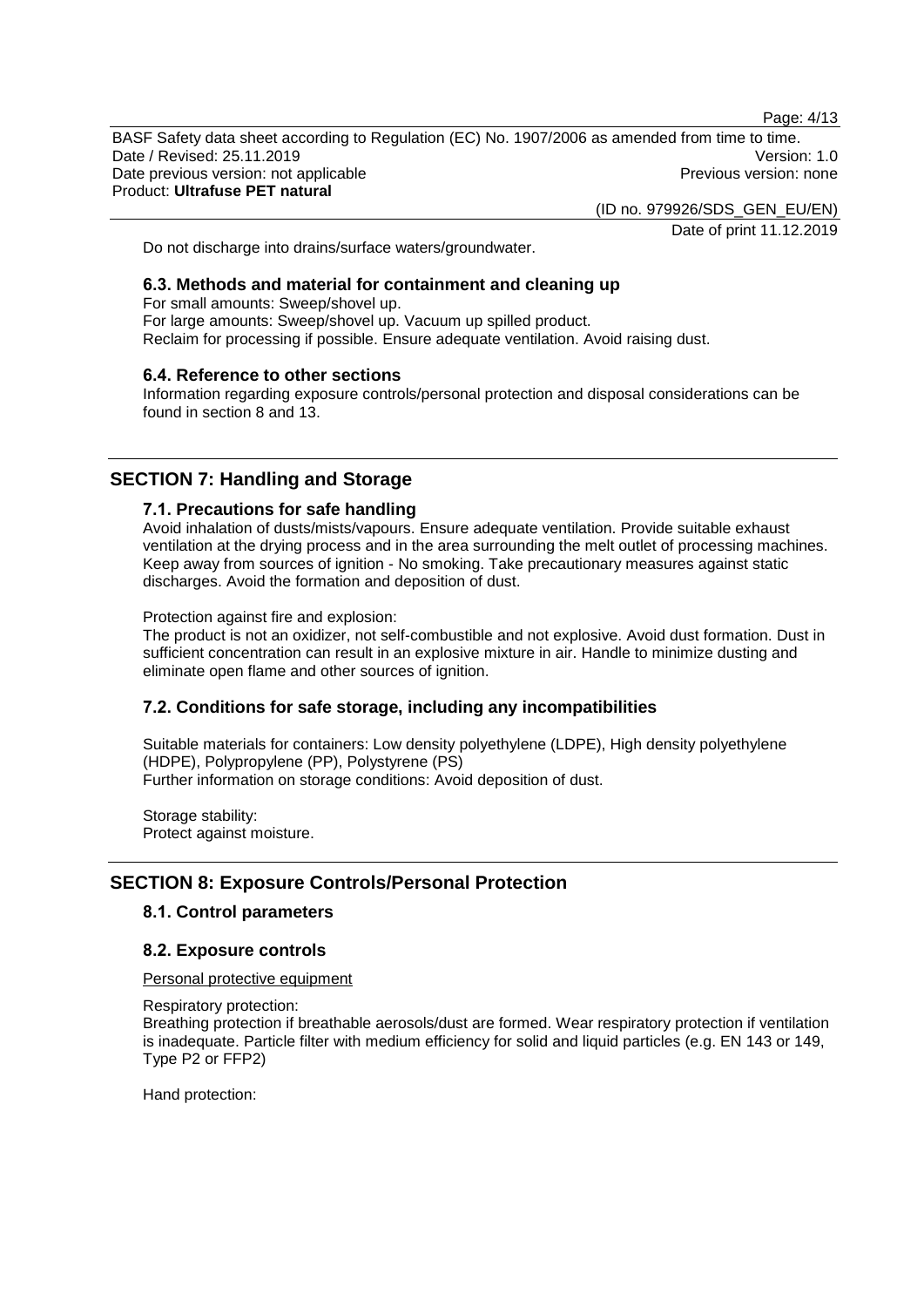Page: 5/13

BASF Safety data sheet according to Regulation (EC) No. 1907/2006 as amended from time to time. Date / Revised: 25.11.2019 Version: 1.0 Date previous version: not applicable **Previous version: none** Previous version: none Product: **Ultrafuse PET natural**

(ID no. 979926/SDS\_GEN\_EU/EN)

Date of print 11.12.2019

Use additional heat protection gloves when handling hot molten masses (EN 407), e.g. of textile or leather.

#### Eye protection:

Safety glasses with side-shields (frame goggles) (e.g. EN 166)

#### Body protection:

Body protection must be chosen depending on activity and possible exposure, e.g. apron, protecting boots, chemical-protection suit (according to EN 14605 in case of splashes or EN ISO 13982 in case of dust).

#### General safety and hygiene measures

Wear protective clothing to prevent contact during mechanical processing and/or hot melt conditions. Store work clothing separately. Hands and/or face should be washed before breaks and at the end of the shift.

### **SECTION 9: Physical and Chemical Properties**

### **9.1. Information on basic physical and chemical properties**

| Form:                  | filament                                              |
|------------------------|-------------------------------------------------------|
| Colour:                | natural                                               |
| Odour:                 | odourless                                             |
| Odour threshold:       |                                                       |
|                        | not applicable                                        |
| pH value:              |                                                       |
|                        | not applicable                                        |
| Melting point:         | $>200$ °C                                             |
| Boiling point:         |                                                       |
|                        | not applicable                                        |
| Flash point:           |                                                       |
|                        | not applicable                                        |
|                        |                                                       |
| Evaporation rate:      |                                                       |
|                        | The product is a non-volatile solid.<br>not flammable |
| Flammability:          |                                                       |
| Lower explosion limit: |                                                       |
|                        | For solids not relevant for                           |
|                        | classification and labelling.                         |
| Upper explosion limit: |                                                       |
|                        | For solids not relevant for                           |
|                        | classification and labelling.                         |
| Ignition temperature:  |                                                       |
|                        | not applicable                                        |
| Vapour pressure:       |                                                       |
|                        | not applicable                                        |
| Density:               | $1.38$ g/cm $3$                                       |
|                        | (25 °C)                                               |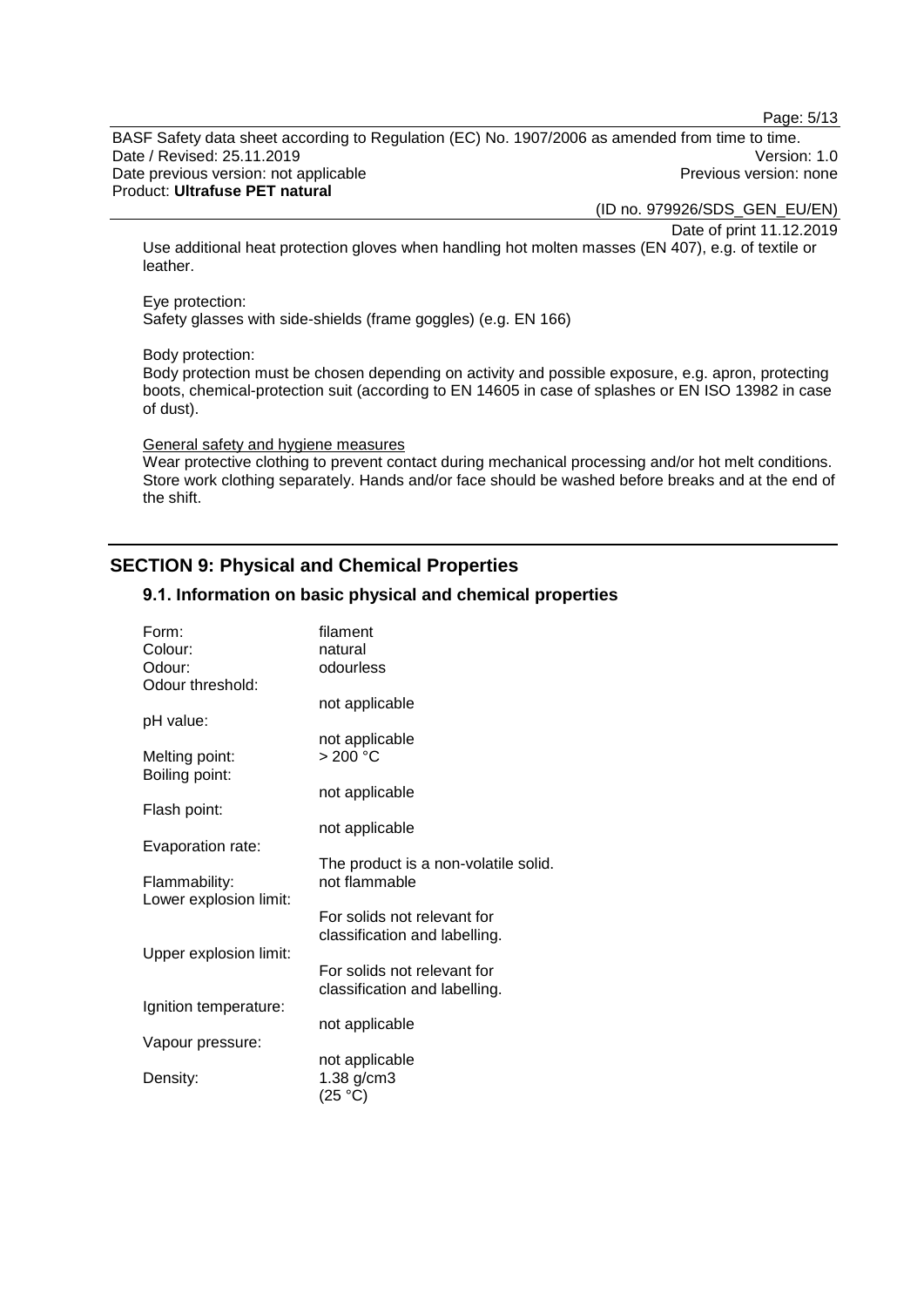Page: 6/13

BASF Safety data sheet according to Regulation (EC) No. 1907/2006 as amended from time to time. Date / Revised: 25.11.2019 Version: 1.0 Date previous version: not applicable **Previous version: none** Previous version: none Product: **Ultrafuse PET natural**

(ID no. 979926/SDS\_GEN\_EU/EN)

Date of print 11.12.2019

| Relative vapour density (air):                      |                                                                                                                                                                               |
|-----------------------------------------------------|-------------------------------------------------------------------------------------------------------------------------------------------------------------------------------|
|                                                     | not applicable                                                                                                                                                                |
| Solubility in water:                                | insoluble                                                                                                                                                                     |
| Partitioning coefficient n-octanol/water (log Kow): |                                                                                                                                                                               |
|                                                     | not applicable                                                                                                                                                                |
| Self ignition:                                      | not self-igniting                                                                                                                                                             |
|                                                     | Thermal decomposition: No decomposition if stored and handled as prescribed/indicated.<br>Prolonged thermal loading can result in products of degradation being<br>given off. |
| Viscosity, dynamic:                                 |                                                                                                                                                                               |
|                                                     | not applicable                                                                                                                                                                |
| Viscosity, kinematic:                               |                                                                                                                                                                               |
|                                                     | not applicable, the product is a solid                                                                                                                                        |
| Explosion hazard:                                   | not explosive                                                                                                                                                                 |
| Fire promoting properties:                          | not fire-propagating                                                                                                                                                          |

### **9.2. Other information**

| Self heating ability: | It is not a substance capable of |
|-----------------------|----------------------------------|
|                       | spontaneous heating.             |

Other Information:

If necessary, information on other physical and chemical parameters is indicated in this section.

### **SECTION 10: Stability and Reactivity**

### **10.1. Reactivity**

No hazardous reactions if stored and handled as prescribed/indicated.

Corrosion to metals: No corrosive effect on metal.

#### **10.2. Chemical stability**

The product is stable if stored and handled as prescribed/indicated.

#### **10.3. Possibility of hazardous reactions**

No hazardous reactions if stored and handled as prescribed/indicated. The product is chemically stable.

### **10.4. Conditions to avoid**

Temperature: > 300 °C Prolonged exposure to elevated temperatures may result in exothermic decomposition accompanied by a pressure build-up in sealed containers. Avoid all sources of ignition: heat, sparks, open flame.

### **10.5. Incompatible materials**

Substances to avoid: oxidizing agents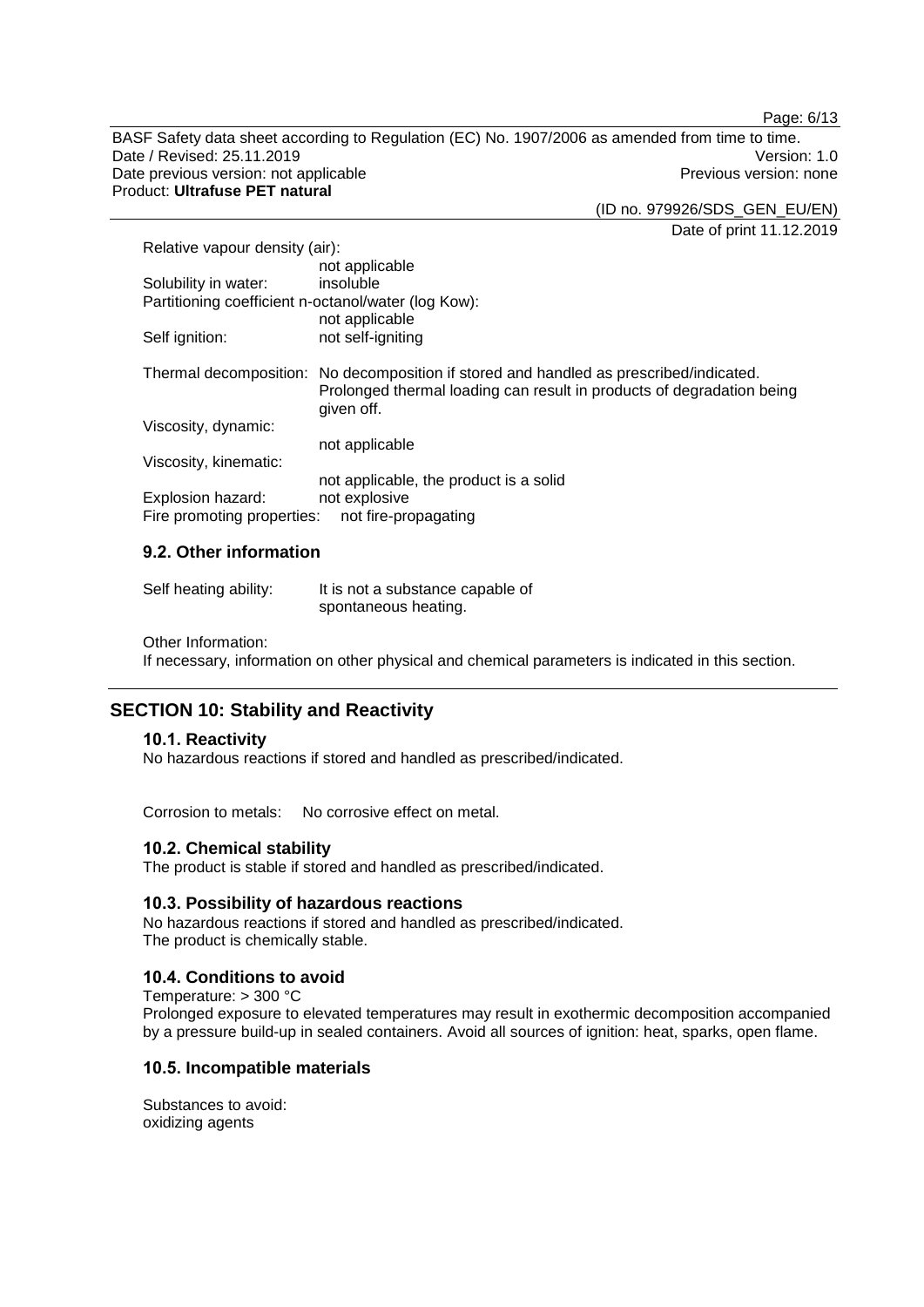Page: 7/13 BASF Safety data sheet according to Regulation (EC) No. 1907/2006 as amended from time to time. Date / Revised: 25.11.2019 Version: 1.0 Date previous version: not applicable **Previous version: none** Previous version: none Product: **Ultrafuse PET natural**

(ID no. 979926/SDS\_GEN\_EU/EN)

Date of print 11.12.2019

### **10.6. Hazardous decomposition products**

Hazardous decomposition products: monomers, gases/vapours, hydrocarbons, oxides

### **SECTION 11: Toxicological Information**

### **11.1. Information on toxicological effects**

#### Acute toxicity

Assessment of acute toxicity: Contact with molten product may cause thermal burns.

Experimental/calculated data: (oral):No applicable information available.

(by inhalation):The inhalation of dusts represents a potential acute hazard.

(dermal):No applicable information available.

#### Irritation

Experimental/calculated data: Skin corrosion/irritation: May cause mechanical irritation.

Serious eye damage/irritation: May cause mechanical irritation.

#### Respiratory/Skin sensitization

Assessment of sensitization:

The chemical structure does not suggest a sensitizing effect. The product has not been tested. The statement has been derived from substances/products of a similar structure or composition.

#### Germ cell mutagenicity

#### Assessment of mutagenicity:

The chemical structure does not suggest a specific alert for such an effect. The product has not been tested. The statement has been derived from substances/products of a similar structure or composition.

#### **Carcinogenicity**

#### Assessment of carcinogenicity:

The chemical structure does not suggest a specific alert for such an effect. The product has not been tested. The statement has been derived from substances/products of a similar structure or composition.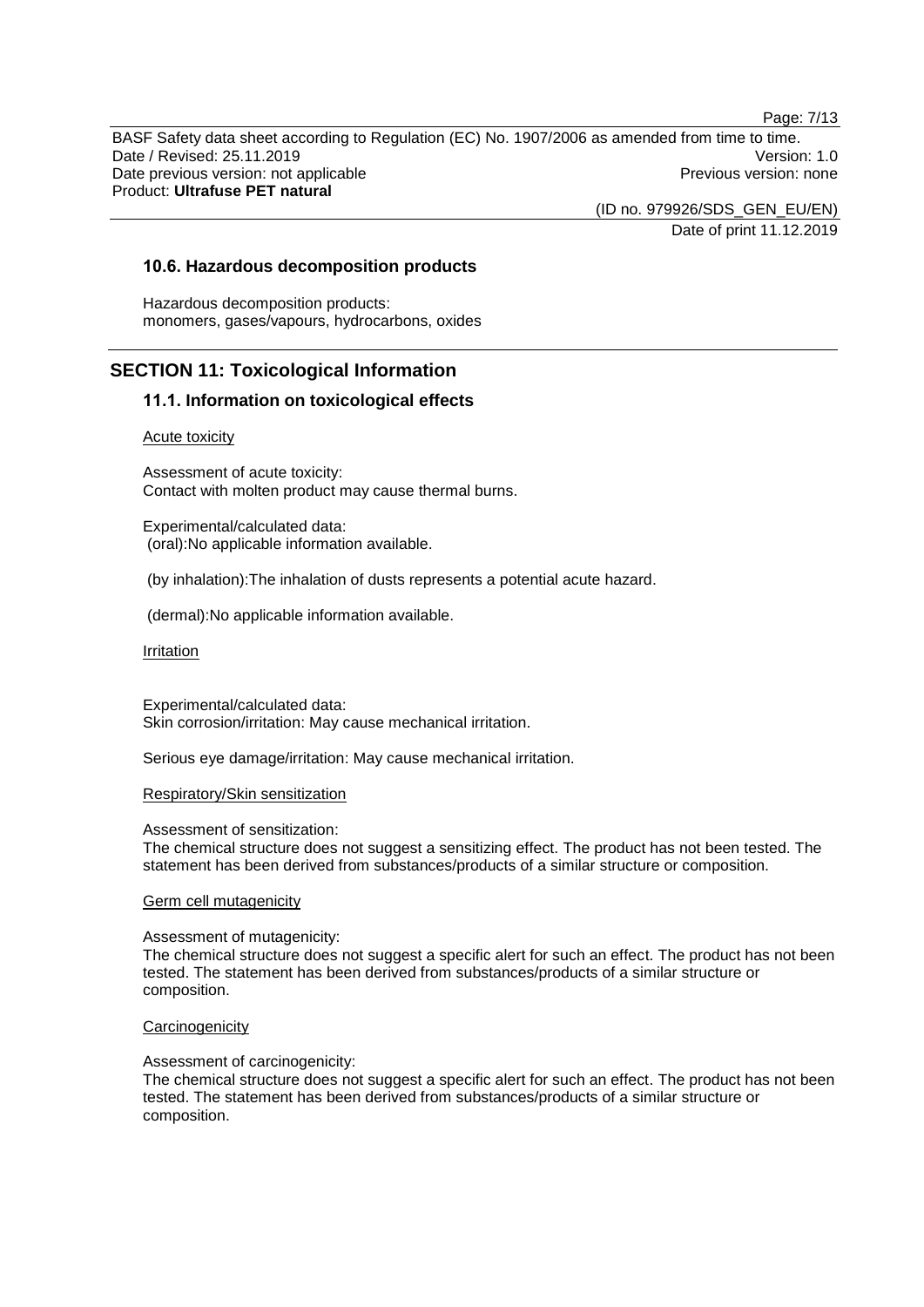Page: 8/13

BASF Safety data sheet according to Regulation (EC) No. 1907/2006 as amended from time to time. Date / Revised: 25.11.2019 Version: 1.0 Date previous version: not applicable **Previous version: none** Previous version: none Product: **Ultrafuse PET natural**

> (ID no. 979926/SDS\_GEN\_EU/EN) Date of print 11.12.2019

Reproductive toxicity

Assessment of reproduction toxicity: The chemical structure does not suggest a specific alert for such an effect. The product has not been tested. The statement has been derived from substances/products of a similar structure or composition.

#### Developmental toxicity

Assessment of teratogenicity:

The chemical structure does not suggest a specific alert for such an effect. The product has not been tested. The statement has been derived from substances/products of a similar structure or composition.

Specific target organ toxicity (single exposure)

No data available.

Repeated dose toxicity and Specific target organ toxicity (repeated exposure)

Assessment of repeated dose toxicity:

Repeated exposure to the substance by dermal administration leads to effects similar to those found after single exposure. Repeated exposure to the substance by inhalative administration leads to effects similar to those found after single exposure. Repeated exposure to the substance by oral administration leads to effects similar to those found after single exposure. The product has not been tested. The statement has been derived from substances/products of a similar structure or composition.

Aspiration hazard

No aspiration hazard expected.

Other relevant toxicity information

The product has not been tested. The statement has been derived from substances/products of a similar structure or composition.

### **SECTION 12: Ecological Information**

#### **12.1. Toxicity**

Assessment of aquatic toxicity: There is a high probability that the product is not acutely harmful to aquatic organisms.

### **12.2. Persistence and degradability**

Assessment biodegradation and elimination (H2O):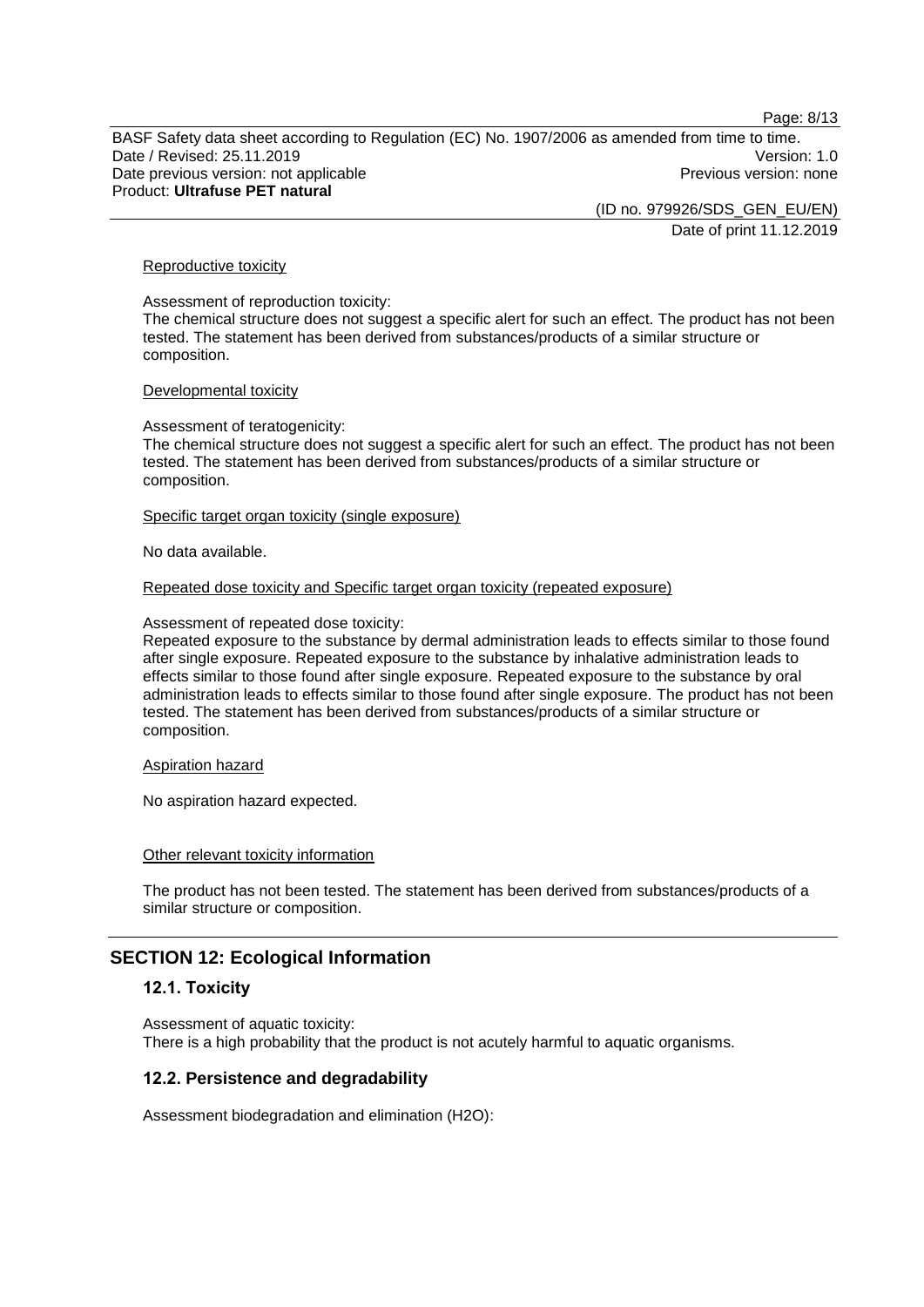BASF Safety data sheet according to Regulation (EC) No. 1907/2006 as amended from time to time. Date / Revised: 25.11.2019 Version: 1.0 Date previous version: not applicable **Previous version: none** Previous version: none Product: **Ultrafuse PET natural**

(ID no. 979926/SDS\_GEN\_EU/EN)

Date of print 11.12.2019

Page: 9/13

Experience shows this product to be inert and non-degradable.

### **12.3. Bioaccumulative potential**

Assessment bioaccumulation potential: Accumulation in organisms is not to be expected.

Bioaccumulation potential: Accumulation in organisms is not to be expected.

### **12.4. Mobility in soil**

Assessment transport between environmental compartments: Adsorption in soil: Study scientifically not justified.

### **12.5. Results of PBT and vPvB assessment**

The product does not fulfill the criteria for PBT (Persistent/bioaccumulative/toxic) and vPvB (very persistent/very bioaccumulative).

### **12.6. Other adverse effects**

The product does not contain substances that are listed in Regulation (EC) 1005/2009 on substances that deplete the ozone layer.

#### **12.7. Additional information**

Add. remarks environm. fate & pathway: Due to the consistency of the product, dispersion into the environment is impossible. Therefore no negative effects on the environment may be anticipated based on the present state of knowledge.

### **SECTION 13: Disposal Considerations**

#### **13.1. Waste treatment methods**

Must be disposed of or incinerated in accordance with local regulations.

A waste code in accordance with the European waste catalog (EWC) cannot be specified, due to dependence on the usage.

The waste code in accordance with the European waste catalog (EWC) must be specified in cooperation with disposal agency/manufacturer/authorities.

Contaminated packaging:

Packs that cannot be cleaned should be disposed of in the same manner as the contents. Uncontaminated packaging can be re-used.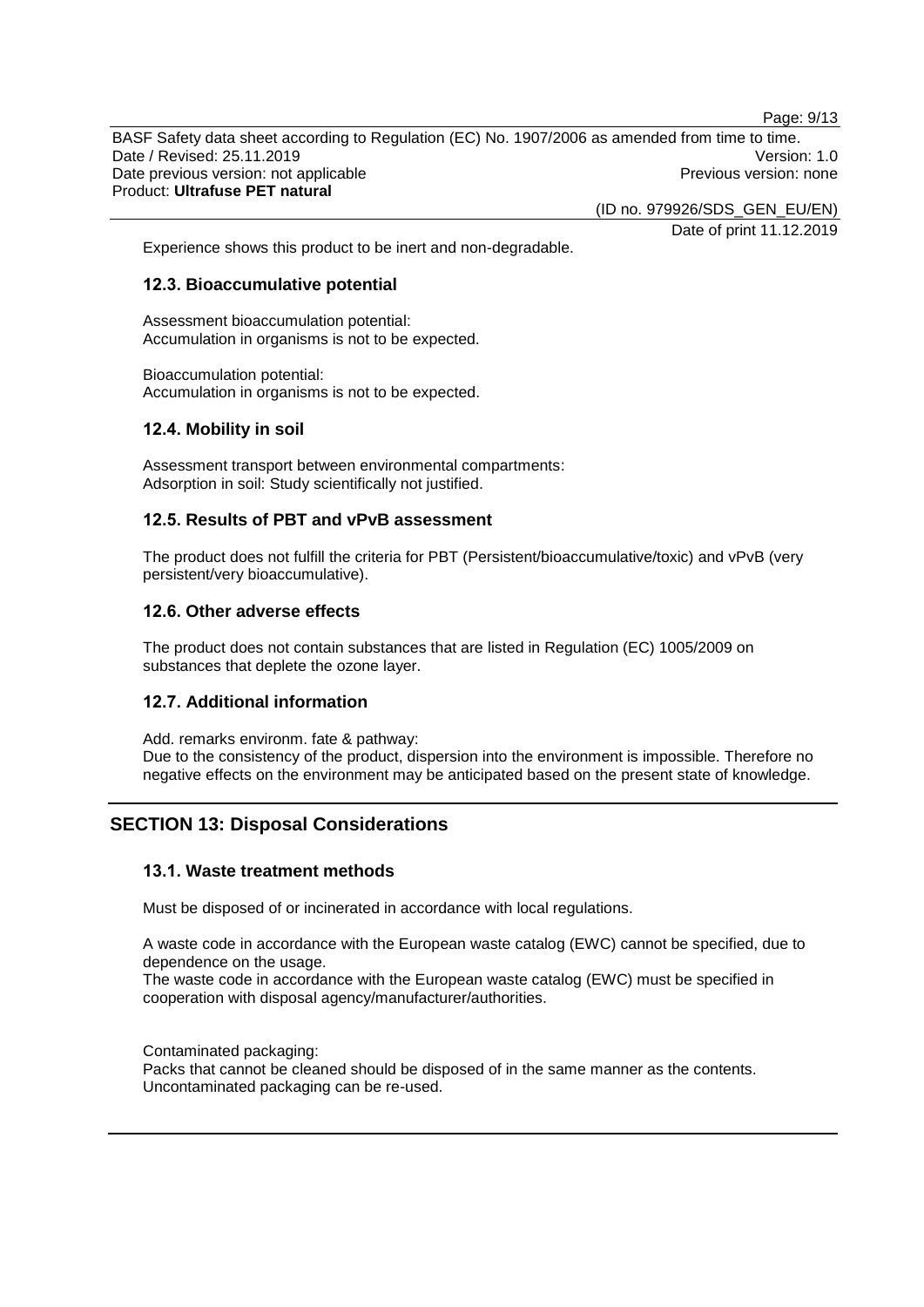Page: 10/13

BASF Safety data sheet according to Regulation (EC) No. 1907/2006 as amended from time to time. Date / Revised: 25.11.2019<br>
Date previous version: not applicable<br>
Date previous version: not applicable<br>
Date previous version: none Date previous version: not applicable Product: **Ultrafuse PET natural**

(ID no. 979926/SDS\_GEN\_EU/EN)

Date of print 11.12.2019

### **SECTION 14: Transport Information**

### **Land transport**

### ADR

| UN number:<br>UN proper shipping name:<br>Transport hazard class(es):<br>Packing group:<br>Environmental hazards:<br>Special precautions for<br>user | Not classified as a dangerous good under transport regulations<br>Not applicable<br>Not applicable<br>Not applicable<br>Not applicable<br>Not applicable<br>None known |
|------------------------------------------------------------------------------------------------------------------------------------------------------|------------------------------------------------------------------------------------------------------------------------------------------------------------------------|
| <b>RID</b>                                                                                                                                           |                                                                                                                                                                        |
| UN number:<br>UN proper shipping name:<br>Transport hazard class(es):<br>Packing group:<br>Environmental hazards:<br>Special precautions for<br>user | Not classified as a dangerous good under transport regulations<br>Not applicable<br>Not applicable<br>Not applicable<br>Not applicable<br>Not applicable<br>None known |
| <b>Inland waterway transport</b><br><b>ADN</b>                                                                                                       |                                                                                                                                                                        |
| UN number:<br>UN proper shipping name:<br>Transport hazard class(es):<br>Packing group:<br>Environmental hazards:<br>Special precautions for         | Not classified as a dangerous good under transport regulations<br>Not applicable<br>Not applicable<br>Not applicable<br>Not applicable<br>Not applicable<br>None known |
| user:                                                                                                                                                |                                                                                                                                                                        |

### **Sea transport**

IMDG

Not classified as a dangerous good under transport regulations UN number: Not applicable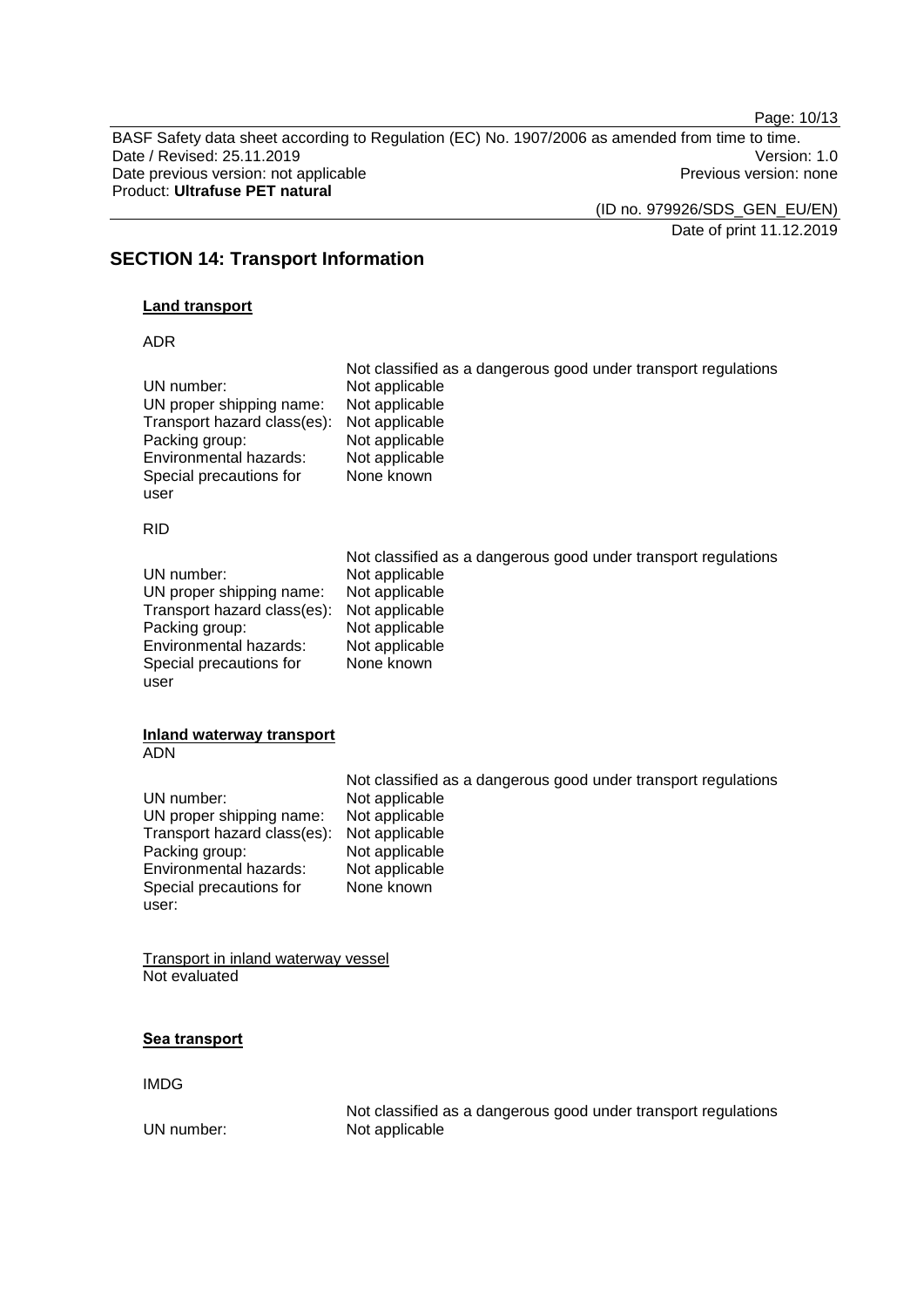Page: 11/13

BASF Safety data sheet according to Regulation (EC) No. 1907/2006 as amended from time to time. Date / Revised: 25.11.2019 Version: 1.0 Date previous version: not applicable **Previous version: none** Previous version: none Product: **Ultrafuse PET natural**

(ID no. 979926/SDS\_GEN\_EU/EN)

Date of print 11.12.2019

| UN proper shipping name:    | Not applicable |
|-----------------------------|----------------|
| Transport hazard class(es): | Not applicable |
| Packing group:              | Not applicable |
| Environmental hazards:      | Not applicable |
| Special precautions for     | None known     |
| user                        |                |

### **Air transport**

IATA/ICAO

|                             | Not classified as a dangerous good under transport regulations |
|-----------------------------|----------------------------------------------------------------|
| UN number:                  | Not applicable                                                 |
| UN proper shipping name:    | Not applicable                                                 |
| Transport hazard class(es): | Not applicable                                                 |
| Packing group:              | Not applicable                                                 |
| Environmental hazards:      | Not applicable                                                 |
| Special precautions for     | None known                                                     |
| user                        |                                                                |

### **14.1. UN number**

See corresponding entries for "UN number" for the respective regulations in the tables above.

### **14.2. UN proper shipping name**

See corresponding entries for "UN proper shipping name" for the respective regulations in the tables above.

### **14.3. Transport hazard class(es)**

See corresponding entries for "Transport hazard class(es)" for the respective regulations in the tables above.

### **14.4. Packing group**

See corresponding entries for "Packing group" for the respective regulations in the tables above.

### **14.5. Environmental hazards**

See corresponding entries for "Environmental hazards" for the respective regulations in the tables above.

#### **14.6. Special precautions for user**

See corresponding entries for "Special precautions for user" for the respective regulations in the tables above.

### **14.7. Transport in bulk according to Annex II of MARPOL and the IBC Code**

| Regulation:        | Not evaluated |
|--------------------|---------------|
| Shipment approved: | Not evaluated |
| Pollution name:    | Not evaluated |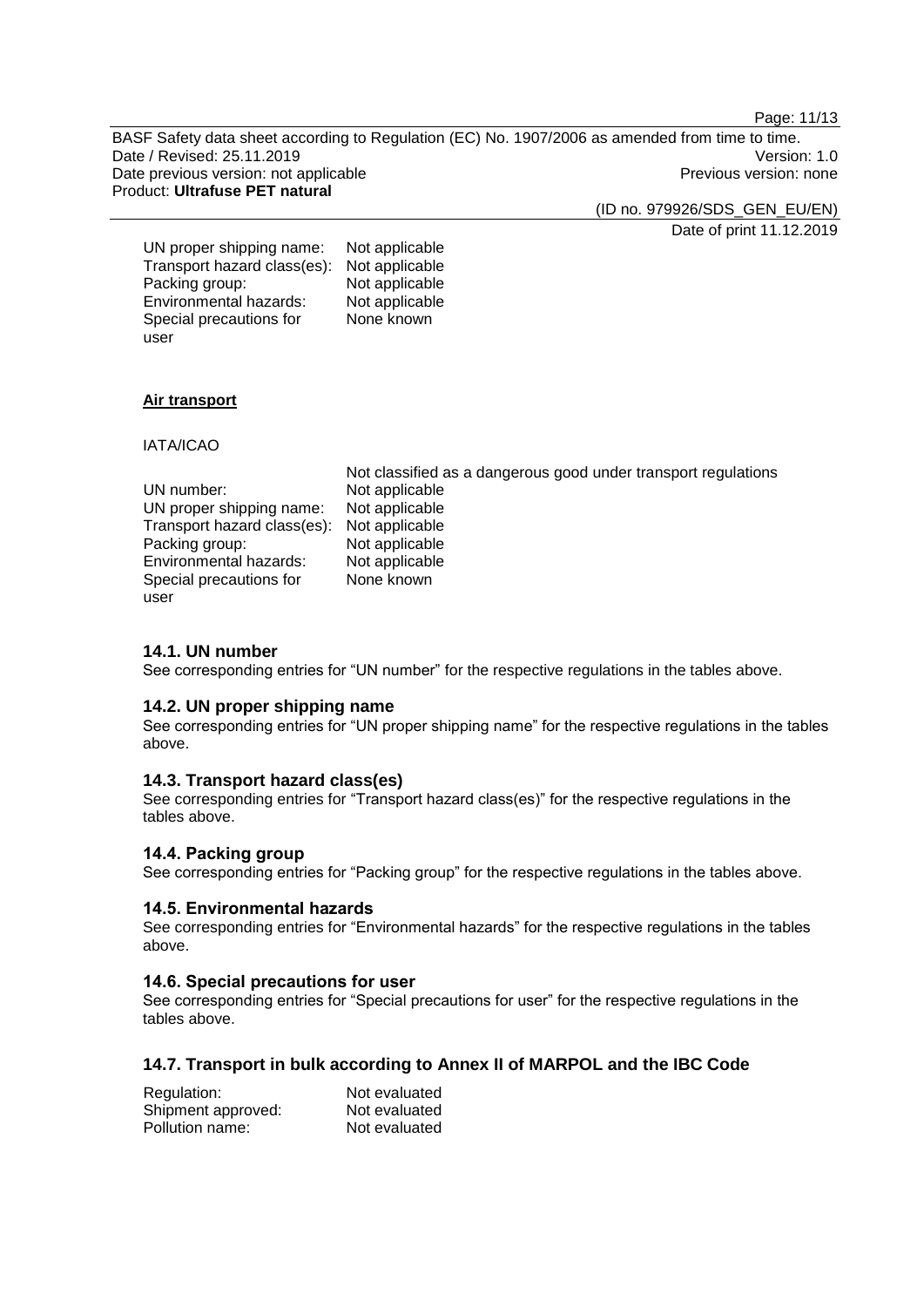Page: 12/13

BASF Safety data sheet according to Regulation (EC) No. 1907/2006 as amended from time to time. Date / Revised: 25.11.2019 Version: 1.0 Date previous version: not applicable **Previous version: none** Previous version: none Product: **Ultrafuse PET natural**

(ID no. 979926/SDS\_GEN\_EU/EN)

Date of print 11.12.2019

Pollution category: Not evaluated<br>
Ship Type: Not evaluated Not evaluated

### **SECTION 15: Regulatory Information**

### **15.1. Safety, health and environmental regulations/legislation specific for the substance or mixture**

If other regulatory information applies that is not already provided elsewhere in this safety data sheet, then it is described in this subsection.

### **15.2. Chemical Safety Assessment**

Product is not classified as hazardous.

Chemical Safety Assessment not required

### **SECTION 16: Other Information**

Assessment of the hazard classes according to UN GHS criteria (most recent version)

Any other intended applications should be discussed with the manufacturer. Corresponding occupational protection measurements must be followed.

#### Abbreviations

ADR = The European Agreement concerning the International Carriage of Dangerous Goods by Road. ADN = The European Agreement concerning the International Carriage of Dangerous Goods by Inland waterways. ATE = Acute Toxicity Estimates. CAO = Cargo Aircraft Only. CAS = Chemical Abstract Service. CLP = Classification, Labelling and Packaging of substances and mixtures. DIN = German national organization for standardization. DNEL = Derived No Effect Level. EC50 = Effective concentration median for 50% of the population.  $EC = European$  Community.  $EN = European$  Standards. IARC = International Agency for Research on Cancer. IATA = International Air Transport Association. IBC-Code = Intermediate Bulk Container code. IMDG = International Maritime Dangerous Goods Code. ISO = International Organization for Standardization. STEL = Short-Term Exposure Limit. LC50 = Lethal concentration median for 50% of the population. LD50 = Lethal dose median for 50% of the population. TLV = Threshold Limit Value. MARPOL = The International Convention for the Prevention of Pollution from Ships. NEN = Dutch Norm. NOEC = No Observed Effect Concentration. OEL = Occupational Exposure Limit. OECD = Organization for Economic Cooperation and Development. PBT = Persistent, Bioaccumulative and Toxic. PNEC = Predicted No Effect Level. PPM = Parts per million. RID = The European Agreement concerning the International Carriage of Dangerous Goods by Rail. TWA = Time Weight Average. UN-number = UN number at transport. vPvB = very Persistent and very Bioaccumulative.

The data contained in this safety data sheet are based on our current knowledge and experience and describe the product only with regard to safety requirements. This safety data sheet is neither a Certificate of Analysis (CoA) nor technical data sheet and shall not be mistaken for a specification